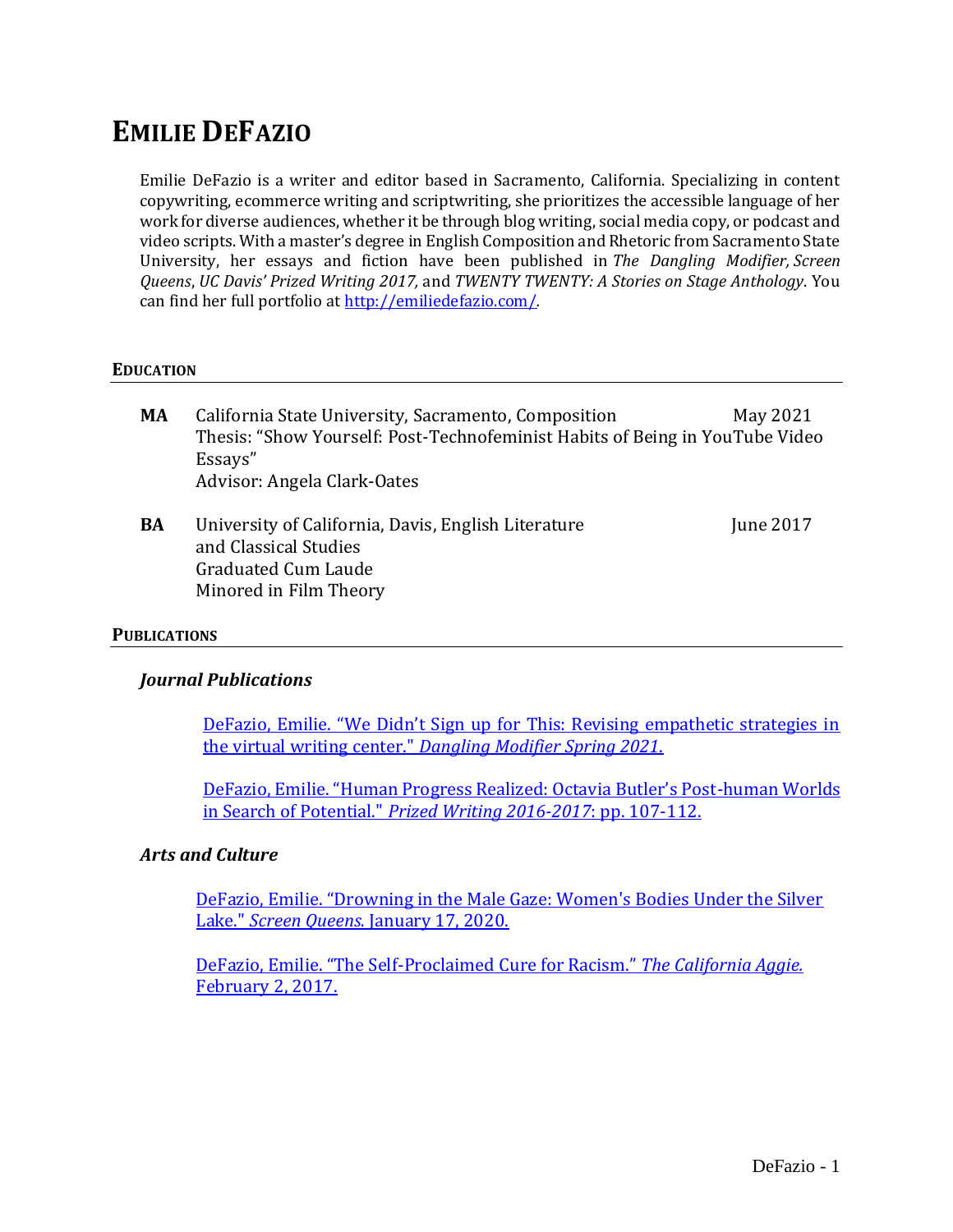### *Profiles*

[DeFazio, Emilie. "Aggie Profiles: Casey Davis,"](https://theaggie.org/2017/01/17/aggie-profiles-casey-davis/) *The California Aggie.* January 17, [2017.](https://theaggie.org/2017/01/17/aggie-profiles-casey-davis/)

[DeFazio, Emilie. "The Untold Story of 'The Uncondemned',"](https://theaggie.org/2016/02/09/httpstheaggie-org20160209the-untold-story-the-uncondemned%E2%80%8E/) *The California Aggie.*  [February 16, 2016.](https://theaggie.org/2016/02/09/httpstheaggie-org20160209the-untold-story-the-uncondemned%E2%80%8E/)

#### *Fiction and Nonfiction*

DeFazio, Emilie. "Go-Bag," *TWENTY TWENTY: A Stories on Stage Anthology.*  August 2021.

DeFazio, Emilie. "COVID, Chapter One," *TWENTY TWENTY: A Stories on Stage Anthology.* August 2021.

#### *Audio and Video Projects*

Amazon Studios, *[Bosch Ending Explained | The Takeaway | Prime Video](http://www.youtube.com/watch?v=wHaPLgWB8Nk&ab_channel=AmazonPrimeVideo)*. YouTube, [20 July 2021.](http://www.youtube.com/watch?v=wHaPLgWB8Nk&ab_channel=AmazonPrimeVideo)

Roundhouse Crosstalk. *[California State Railroad Museum Holiday Special.](https://podcasts.apple.com/us/podcast/roundhouse-crosstalk/id1509073381?i=1000545327032)* Apple [Podcasts, December 2021.](https://podcasts.apple.com/us/podcast/roundhouse-crosstalk/id1509073381?i=1000545327032)

#### **PROFESSIONAL WRITING AND EDITING EXPERIENCE**

# **Freelance Writer**

Leverage.com **August 2021** to Present

- Researches commercial real estate investment opportunities and lenders for translation to user-friendly website content at leverage.com.
- Utilizes SEO strategy to write clear and concise articles focused on audience reception.
- Explains investment terms with Investopedia as well as profiles New York and U.S. centered capital bridge lenders.
- Collaborates with CRE team to create informative content for a hyper-specific audience.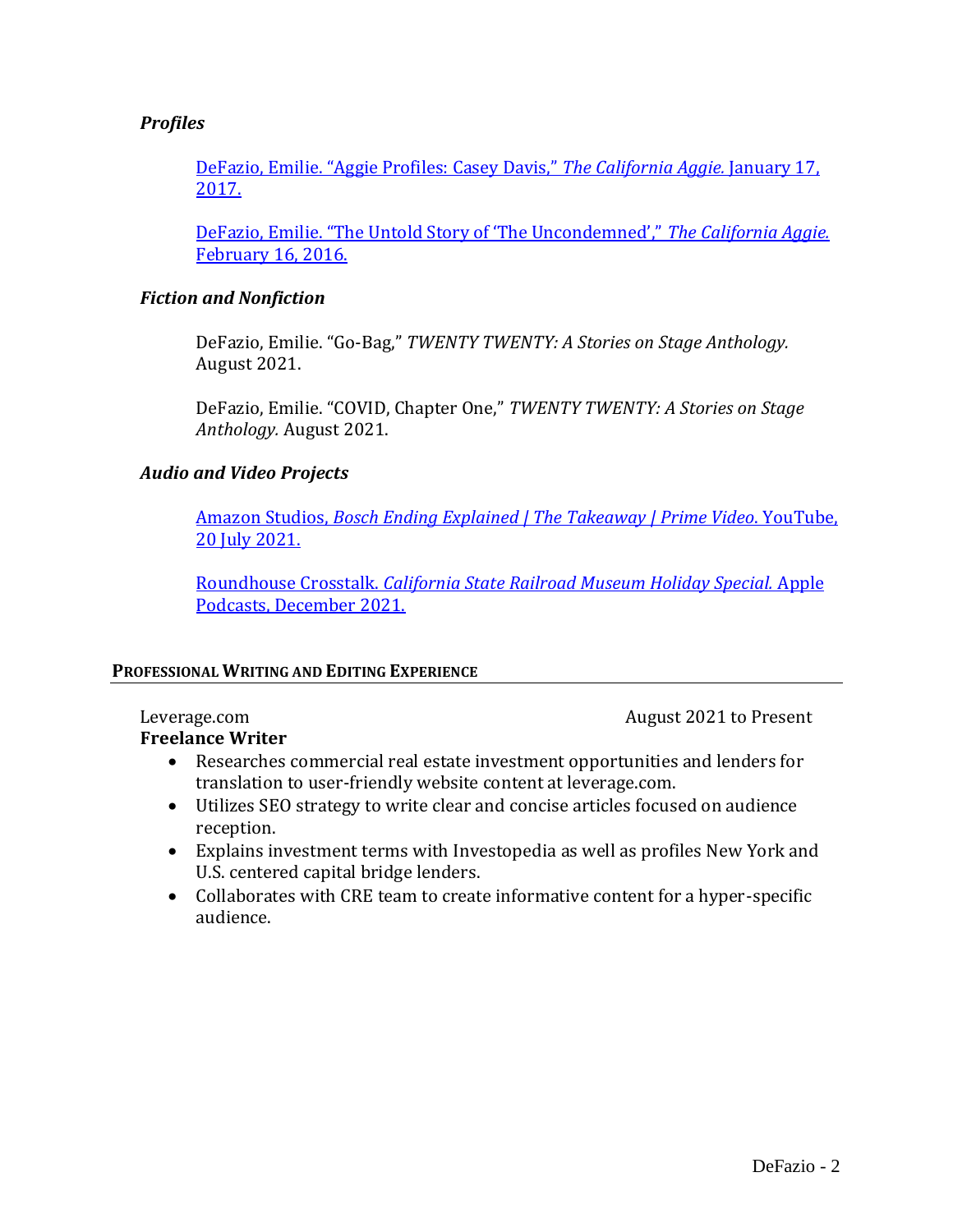## The Take by ScreenPrism The Take by Screent in the Take  $\sim$  June 2021 to Present

# **Freelance Scriptwriter**

- Researches pop culture, entertainment and media subjects for written and video discourse.
- Writes scripts for 15-20 minute analytical video essays on entertainment subjects including Lindsay Lohan and Amazon Prime Video's *Bosch.*
- Integrates primary sources, video clips and digital content into script for audio visual representation of arguments.
- Collaborates with content editors, creative directors, video editors and fact checkers to support thesis on subject's importance in public discussion.

#### BestReviews May 2021 to Present

# **Assignment Editor**

- Specializes in assessing consumer goods, product reviews and qualified retailers.
- Assigns and edits feature-length reviews, articles and roundups for syndicated publications.
- Collaborates with editorial team to produce SEO strategized content within tight deadlines and a quick publication cycle.
- Diversifies audience through search engine optimization.
- Copyedits within AP and in-house styles.

### California State Railroad Museum September 2021 to Present

# **Volunteer Creative Consultant**

- Collaborates with museum directors and history experts on creative audio productions.
- Writes creative fiction for podcasts scripts specific to holiday special.
- Specializes in horror, holiday and poetic composition.

#### Rostrum **August to October 2021**

# **Freelance Copyeditor**

- Provided copyedits on prospective client proposal documents.
- Edited current and wrote new web copy for Rostrum website.
- Collaborated and tracked changes using Google Docs and Microsoft Word.

#### **Parents & Families Program**, CSU Sacramento Aug 2019 to Dec 2020 **Communications Assistant**

- Wrote and designed newsletters for parents of students attending Sacramento, an audience of 20,000.
- Communicated through email and marketing the needs of students-withchildren to university programs and faculty.
- Promoted events for children's care, program events and student socials.
- Designed marketing materials including email campaigns, online and print flyers, and social media (Facebook Creator Studio, Instagram).
- Filmed, edited and distributed promotional marketing videos and recorded program events via YouTube.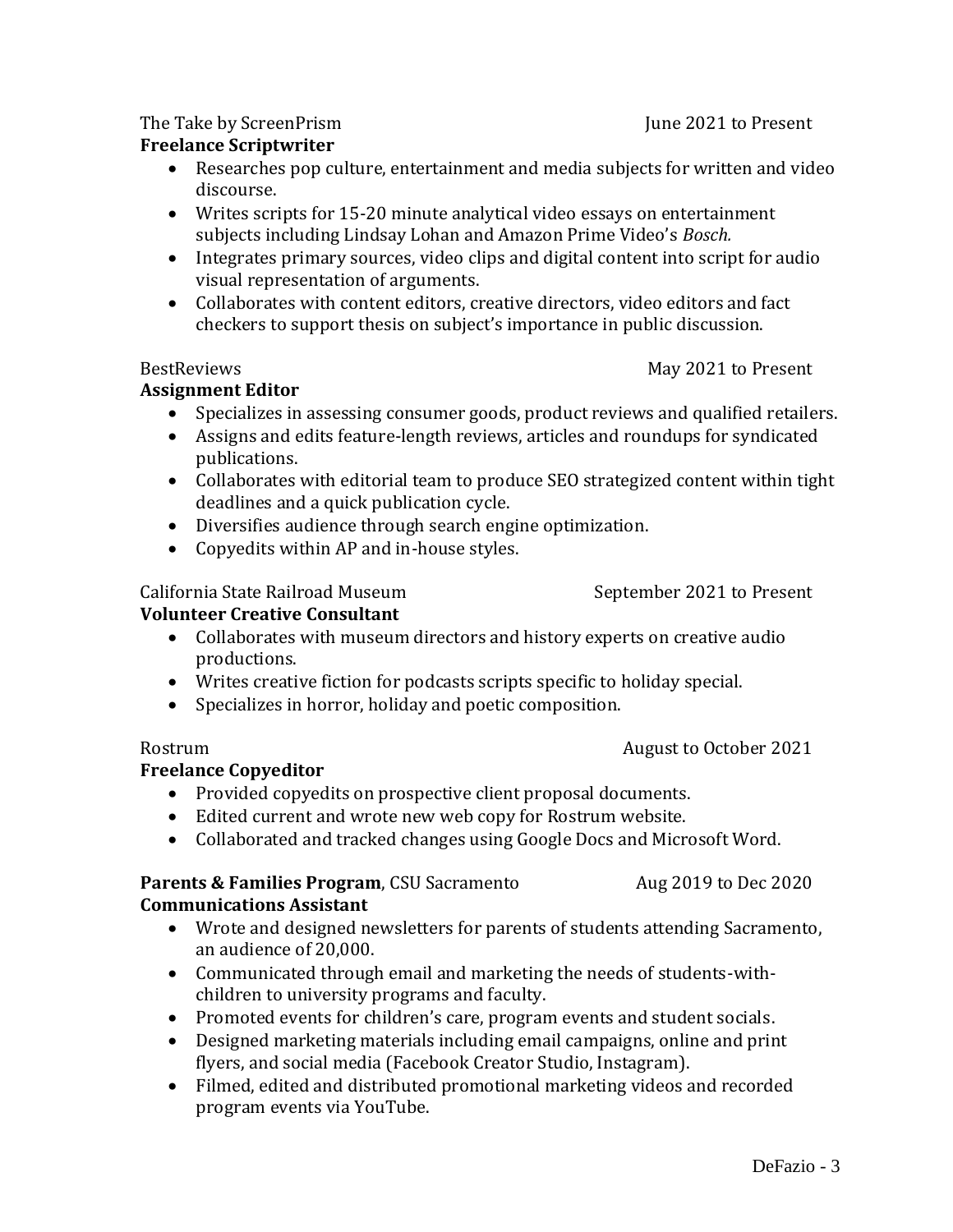# **News Producer**

- Assigned and wrote national and local news programming for morning broadcasts across the Sacramento region.
- Collaborated with directors, editors, writers and anchors to produce content for air within tight daily deadlines, including breaking news.
- Promoted stories through graphics, headlines and lower-thirds, practicing prompter copywriting and ease of communication from anchor.

# **The California Aggie**, UC Davis June 2016 to June 2017

# **Features Desk Editor**

- Managed desk of 10 writers and assigned profiles, features, and human-interest pieces for online and print publication.
- Wrote in collaboration with the editorial board to cover local news and events, including on-campus elections and visiting lecture interviews.
- Coordinated the Best of Davis special edition, Spring 2017.

### **RESEARCH EXPERIENCE**

#### **California State University**, Sacramento Jan – May 2021 **Professional Writing Research Assistant**, Dr. Angela Laflen

- Executed an empirical research report on COVID-19 impact on teleworkers' communication with external clients.
- Conducted semi-structured interviews with research participants for department-wide study.
- Designed educational infographics and directed scripted videos for audience engagement.

#### **TEACHING EXPERIENCE**

# **California State University**, Sacramento Jan to May 2021

**Teaching Associate**, English Department

- Teaches Accelerated Academic Literacies, a first-year writing course averaging 25 students per semester, covering narrative, research, rhetorical analysis essays and a final ePortfolio assignment.
- Develops in-class activities, peer review workshops, and course presentations via Zoom and Canvas.
- Employs a labor-based grading contract and gives responsive feedback on program-wide learning goals.
- Coordinates lesson plans and materials with a team of 7 teaching assistants.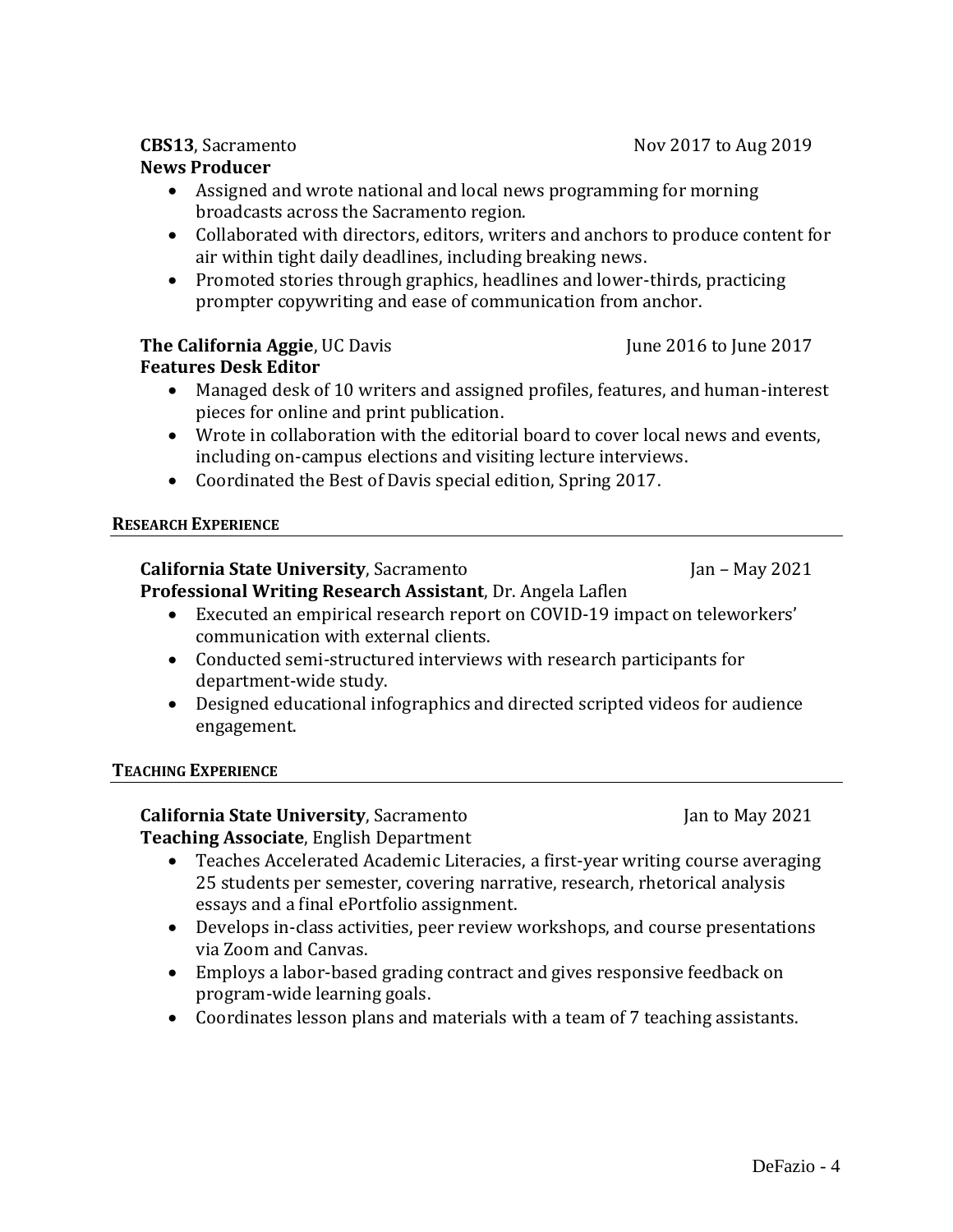**California State University**, Sacramento **Aug 2020** to May 2021 **Graduate Associate Coordinator**, University Reading & Writing Center

- Coordinates online remote Writing Center tutoring services administered by the English Department's Writing Program in a team of 4 Graduate Coordinators.
- Communicates with university faculty, students, and staff and scheduled tutoring sessions via the Education Advisory Board (EAB).
- Develops remote learning processes and activities with Google Drive, Canvas, and Microsoft OneDrive.
- Presents information session for classroom visits and edited promotional videos for university-wide distribution.

# **California State University**, Sacramento **Aug 19 Aug to Dec 2020**

**Tutorial Instructor**, English Department

- Taught two sections of the Writing-Intensive Workshop, a course designed to assist in writing-intensive requirement courses for undergraduate students.
- Administered practical reading and writing assignments designed by the Writing Program, coordinated communications with students, and graded for completion.

# **California State University**, Sacramento Jan to May 2020

**Intern Tutor,** English Department

• Employed tutorial instruction for student tutees, emphasizing higher-order concerns in writing assignments as well as organization, development, and revision.

# **California State University**, Sacramento **Aug 19 Aug to Dec 2019**

**Instructional Assistant**, English Department

• Administered midterm and final exams, graded quizzes, managed Canvas course site and organized student materials for English Literature Professor Julie Yen's English 140C Renaissance Literature.

# **University of California**, Davis **Aug to Sept 2017**

**Teaching Instructor**, Student Academic Success Center

- Taught Foundations in Writing, a four-week accelerated summer course for incoming first-year students focused on narrative essays and research assignments.
- Developed and administered lesson plans, class activities, and course assignments in partnership with Bridget Mabunga, University Writing Program Writing Instructor.

# **University of California**, Davis Jan 2016 to Aug 2017

**Writing Tutor**, Student Academic Success Center

• Employed tutorial instruction for student tutees, emphasizing higher-order concerns in writing assignments as well as organization, development, and revision.